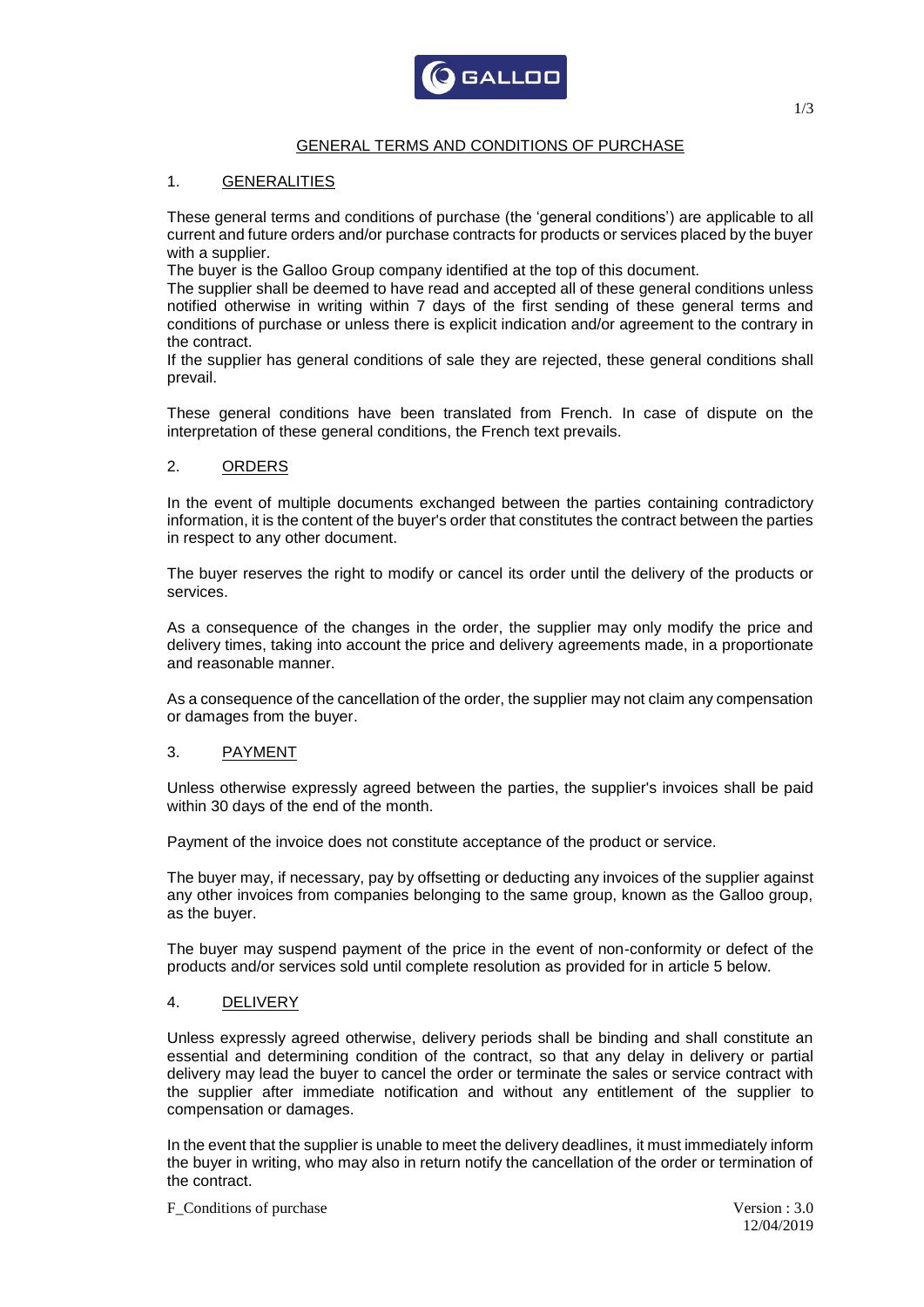

In any event, any delay in delivery entitles the buyer to compensation, which may not, in any event, be less than a penalty of 1% of the amount of the order per day of delay started and without prejudice to the right to higher compensation on the basis of supporting documents showing such losses.

Unless explicitly agreed otherwise, products will be sold "duty paid" (Incoterms 2010),

In this case, the supplier is responsible for shipping and transporting the products. Goods shall be transported at the risk and expense of the supplier.

The supplier shall observe the buyer's safety instructions when unloading the products. In case of accident or breakage during delivery, the supplier will be solely responsible for any damage.

The supplier undertakes to comply with all international, national and regional regulations for the transport, whether cross-border or not, of hazardous and/or chemical materials and/or waste materials.

## 5. PRODUCT AND SERVICE COMPLIANCE

The supplier guarantees the quality, conformity and origin of the products and services delivered by him and that said products and services meet the legal requirements in force.

If the products do not comply with the order, legal requirements or contain a defect making their use unfit for the use for which they are intended, the buyer may choose:

- either to return them at the expense and under the responsibility of the supplier, who must, also either return compliant products without delay, or refund any price already paid, as the buyer may choose;

- or keep them and claim compensation and damages for the loss suffered as a result of noncompliance or lower quality of the said products.

In any event, any loss suffered by the buyer, including loss of production, loss of profit, indirect loss, as well as any costs for the regulated or unregulated removal of contaminated and/or environmentally hazardous goods shall be borne by the supplier.

The supplier remains responsible for any defect in the products for a minimum period of 90 days from the date of delivery of the products to the buyer. If there is any warranty period longer than 90 days stipulated by applicable law or in accordance with the supplier's general conditions, this longer warranty period shall apply instead.

### 6. EXPRESS RESOLUTORY CLAUSE

In the event of non-compliance by the supplier with its obligations, the buyer may automatically, and without formal notice, either suspend its obligations or terminate all or part of the contract, without prejudice to the right to compensation and damages., which is fixed at 30% of the price of the products or services not delivered. This is without prejudice to the buyer's right to claim higher compensation and damages subject to proving the existence and extent of this loss.

This contract and any other contract concluded between the parties shall be terminated automatically and without notice of default in the event of any insolvency proceedings against the supplier.